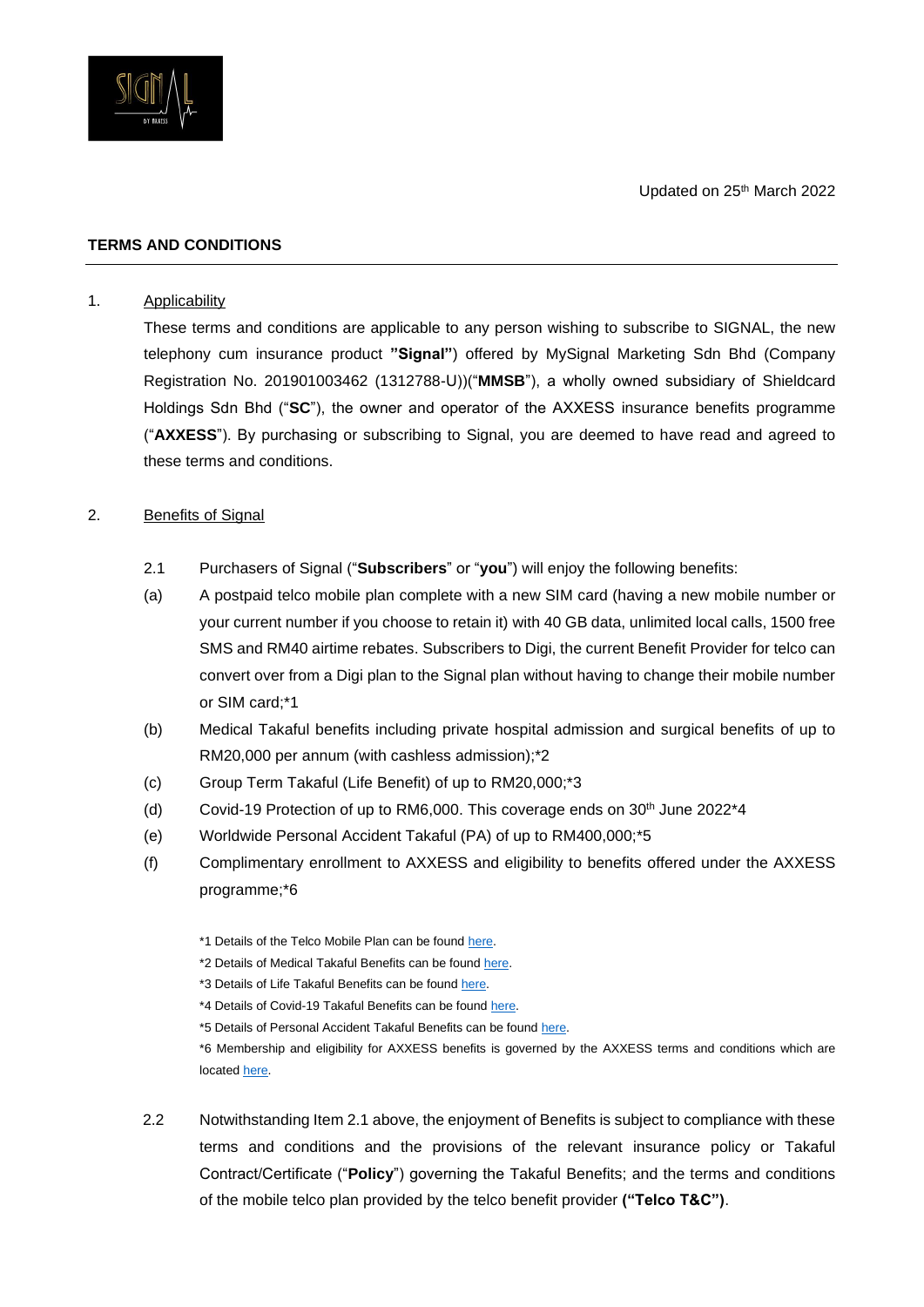

### 3. Provision of Signal and its benefits

Although managed by MMSB, the benefits of Signal are provided by the service providers determined by MMSB and SC from time to time ("**Benefit Providers**"). These Benefit Providers include the telecommunications company associated with Signal and the insurers providing Subscribers with the various types of takaful coverage. Both MMSB and SC therefore deny any liability for any interruption in telephony services or denial of any claims under the takaful component of Signal.

## 4. Mobile Number Portability

4.1 A Subscriber may elect to keep his/her current mobile number via mobile number portability subject to the Subscriber paying any incurred fees/costs arising from keeping that mobile number. Transfer of the mobile number from the current SIM card to the new SIM card will only be done after payment of all outstanding amounts due to the telco service provider.

4.2 Upon expiry or termination of Subscription, a Subscriber who was provided a new number can elect to keep his/her mobile number subject to it's availability and payment of the requisite fees (if any).

4.3 If the Subscriber had retained his existing mobile number when he subscribed to Signal, then the mobile number will revert to him upon expiry or termination of the Subscription, subject to payment of the requisite telco fees (if any) and any outstanding amounts to MMSB.

#### Registration and Ownership of the mobile number under the SIGNAL plan

The registration and ownership of the mobile line under the SIGNAL plan is held by MMSB. This ownership belongs to all lines whether they have been newly issued to the subscriber or ported over from other telco providers or retained from the current Benefit Provider telco, Digi.

Upon termination or expiry of the Signal plan the ownership of the mobile line may be transferred to the subscriber if the above clauses 4.2 or 4.3 are complied with as applicable.

# 5. Signal Pricing and Payment

Subscription to Signal is for a period of 12 months and costs **Ringgit Malaysia Ninety Eight (RM98.00)** per month. Upon signing up you will have to pay a deposit of one (1) month's subscription fee amounting to RM98.00 and a one (1) month's advance subscription fee payment of RM98.00. Thereafter, the subscription fee will be invoiced to you on a monthly basis and is payable within seven (7) days from the date of the invoice. Invoices shall be sent to you via the Signal mobile application.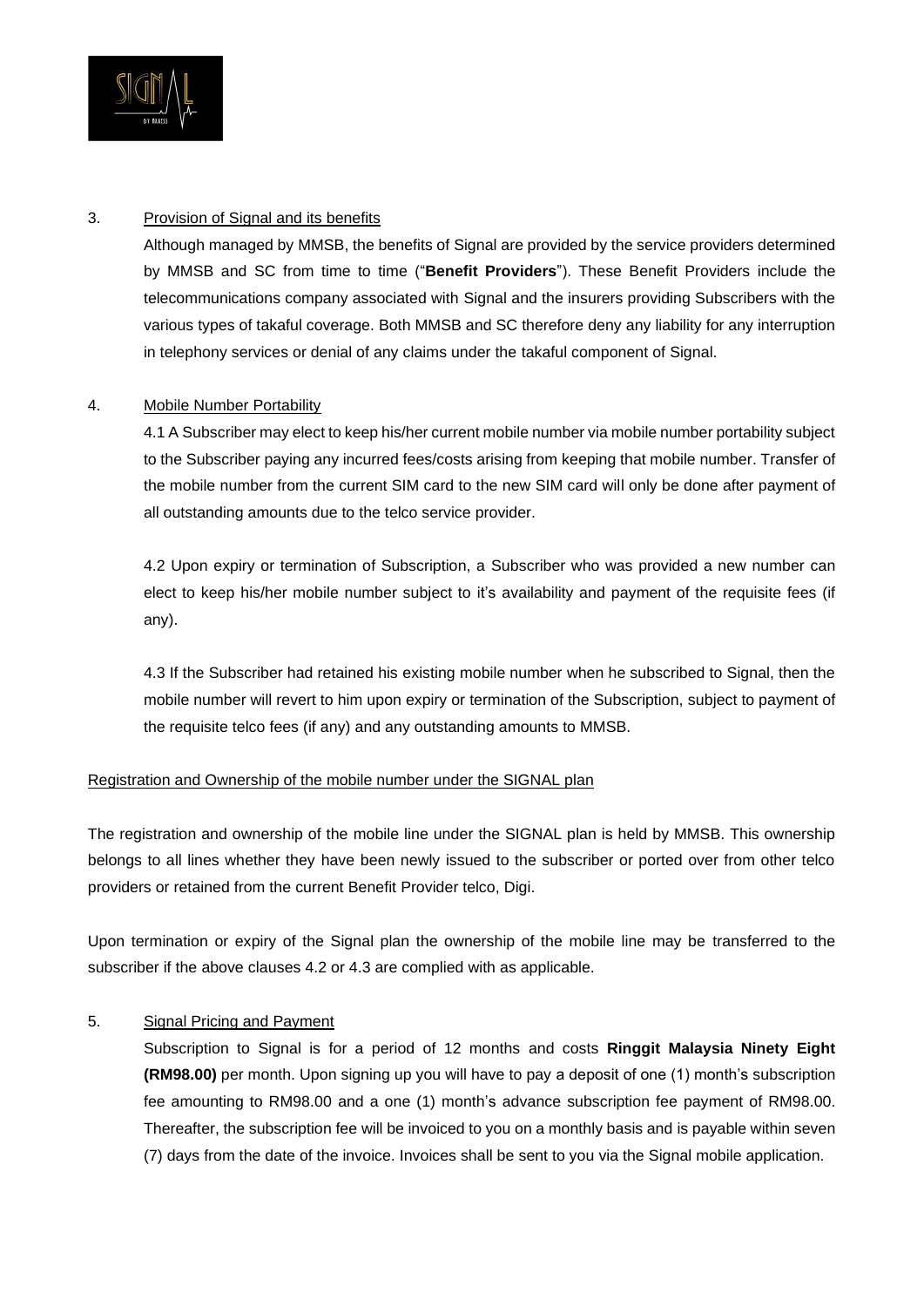

Any delay in making monthly subscription payments will result in an immediate suspension of the mobile line and discontinuation of all Takaful Benefits.

Reactivation of the mobile line will be done upon payment of all outstanding subscriptions plus a reactivation charge of RM20.00. Takaful benefits coverage discontinued will be reinstated from the date of mobile line reactivation. In the event reactivation of the mobile line exceeds 14 days from the suspension of the line, all reinstatement of takaful benefits coverage will be again subject to the 'no claims' period as specified in the policy.

The subscriber may subscribe to additional services from the telco benefit provider not included in the SIGNAL plan. These will be chargeable and will be included in the monthly invoice in addition to the monthly fixed subscription RM98.00. The maximum amount permitted for usage of these services is RM50.00 per month.

Lost SIM cards will be replaced at a charge of RM10.00.

Subscription to Signal is renewable at the end of the 12-month period. The renewal subscription will be subject to the prevailing price of the SIGNAL plan at the date of renewal and the monthly subscription cost.

All prices and charges indicated for Signal subscription and services are subject to government taxes as applicable

Any Signal subscription payments made directly to the Benefit providers shall not be constituted as valid payments to MMSB or SC.

MMSB or SC may display on its website, via its partners, an instalment payment for the Signal subscription. This installment or pay later offer is made by independent partners and are subject to their terms and conditions.

#### Optional Takaful Products Offered BY MMSB

MMSB may offer additional takaful products on its website to SIGNAL subscribers. Subscribers who opt to purchase these products will be billed the takaful premium in their monthly invoice and must make payment within seven (7) days to be eligible for coverage within the terms of the respective takaful policy.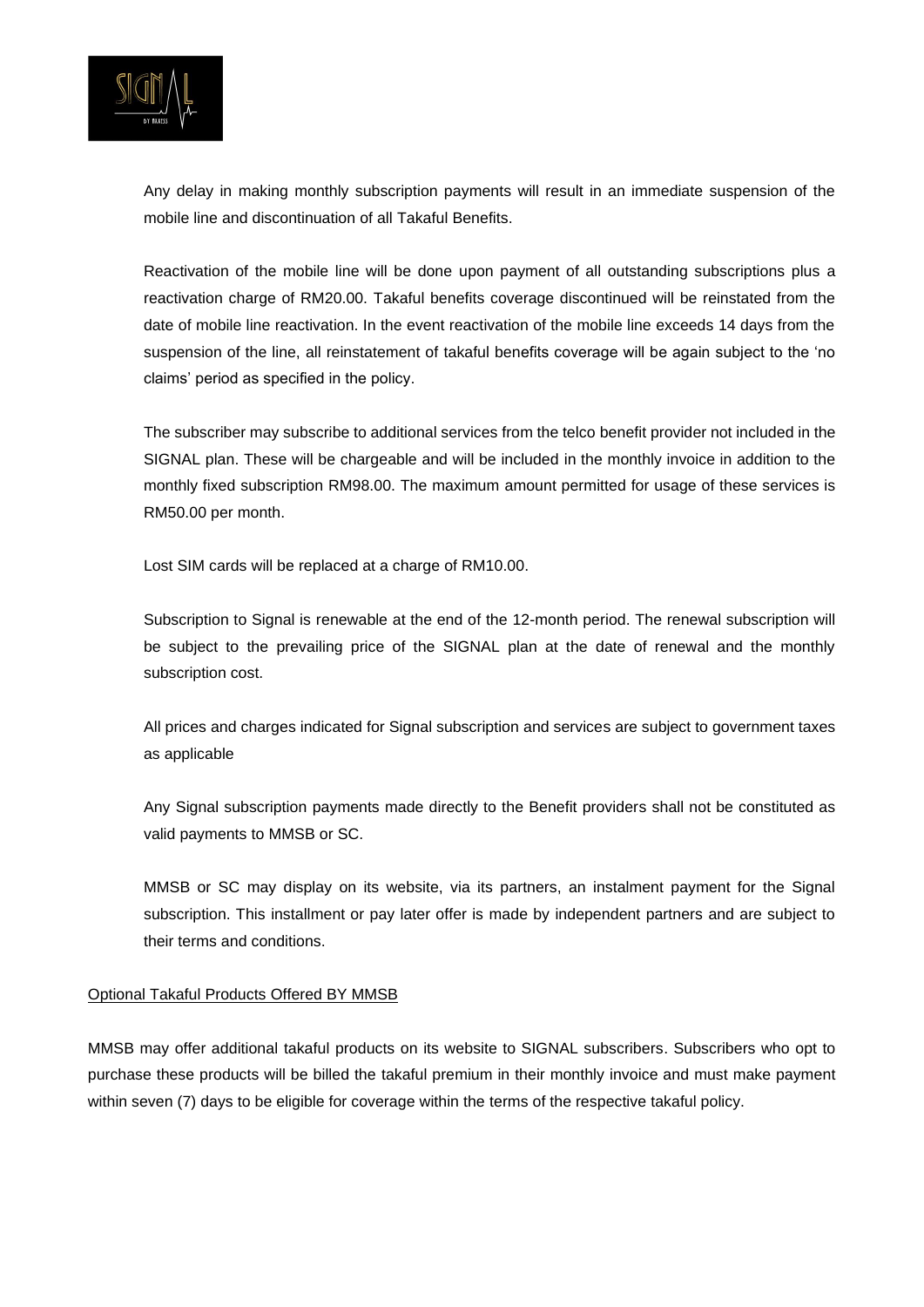

#### 6. Invoicing Process

Once you have signed up and paid the required deposit and advance subscription fees, a SIM card will be couriered to you by the telco within 7 days. Once you activate the SIM card your monthly billing cycle will commence.

## 7. Effective Date of Coverage

Effective date of takaful coverage will be seven (7) working days from date of registration and successful payment. This applies to

- The PA Takaful cover
- The Medical Takaful cover
- The Group Term Takaful (Life Takaful) cover
- The Covid-19 Takaful cover

#### 8. Eligibility Requirements

You must be aged between 18 and 54 and legally residing in Malaysia to subscribe to Signal and enjoy all Benefits. Your eligibility to obtain coverage under any of the takaful Benefits is also subject to compliance and fulfilment of the terms and conditions set out in the relevant Policy. The Policy shall have precedence over these terms and conditions in determining a Subscriber's eligibility to Benefits. Subscribers are deemed to have read and understood that each Policy contains certain exclusions which are applicable to claims made.

The Signal telco line and associated takaful benefits purchased are not transferable and are personal to the Subscriber.

A subscriber may only subscribe to one (1) Signal mobile line with its associated takaful benefits. The Takaful Benefit Provider will only pay for one claim per insured event even if the subscriber has subscribed to more than one Signal line.

#### 9. Subscription Procedures

The process, procedures and payment methods for subscribing to Signal shall be determined by MMSB and SC. Subscription and payment for Signal can be done via the MMSB portal **ONLY** which is located a[t https://www.mysignal.com.my.](https://www.mysignal.com.my/) Subscribers will be required to provide personal details such as their full name, age, gender, MyKad or Passport Number, Mobile number and such other details as MMSB and SC may determine in consultation with the Benefit Providers. Certain declarations must also be made prior to purchasing Signal and such declarations are warranted to be true and accurate by the Subscriber upon submission of the application to purchase Signal.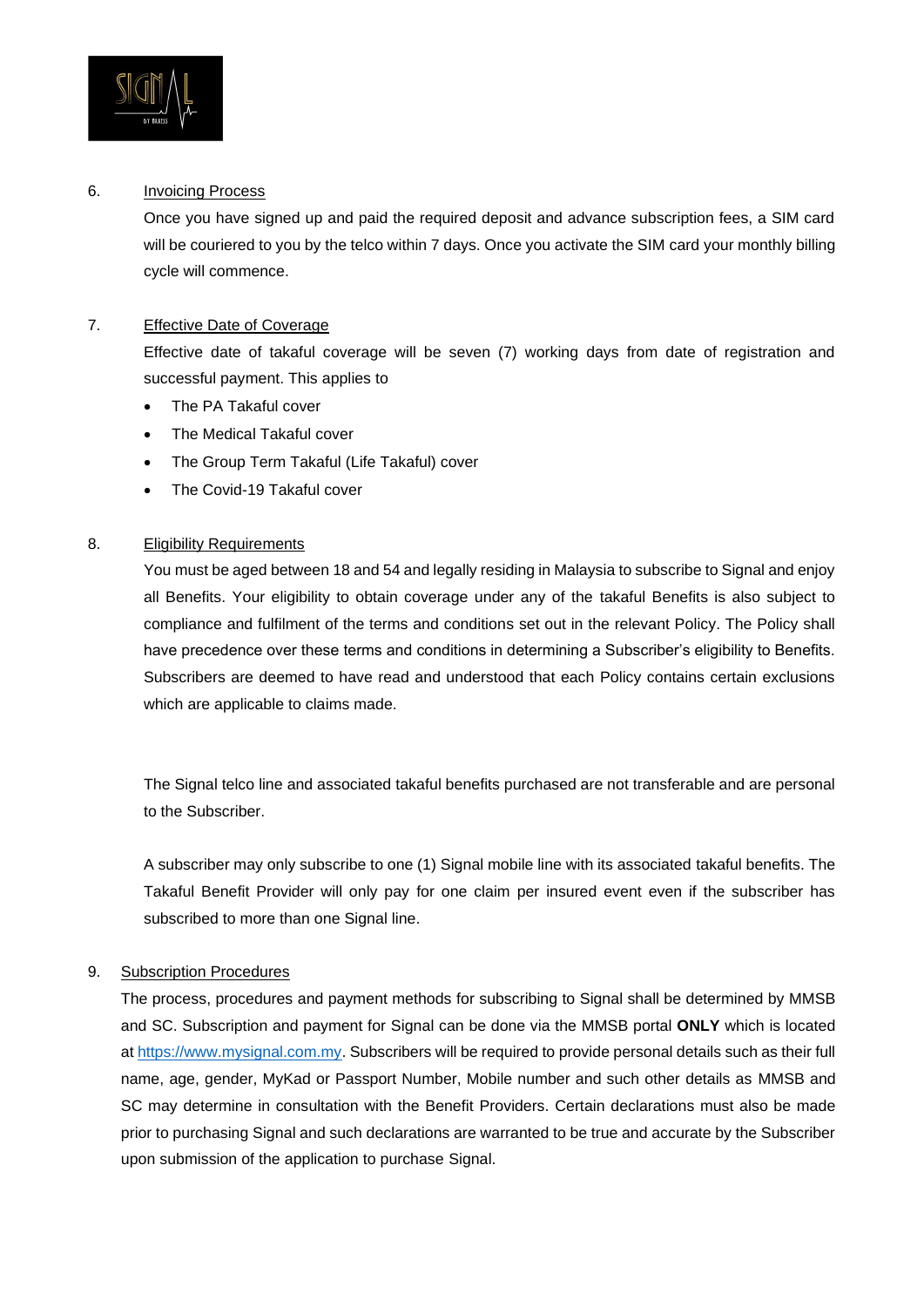

MMSB has the right to reject or deny any application to enroll as a Subscriber to SIGNAL without assigning any reason.

### 10. Claims for Takaful Benefits

Any claims for the Benefits set out in Clause 2.1 (b), (c), (d) and (e) and such other takaful Benefits as may be offered to Subscribers from time to time shall be made in writing to the respective insurer providing the Benefit with a copy of such claim also sent to MMSB. No claims shall be deemed to have been made if sent to MMSB or SC only without being made to the respective insurer.

#### 11. Mobile Application

 To enjoy or be eligible for all Benefits, Subscribers are required to download and install the latest version of the SIGNAL mobile application from Google Play, Apple Store or via other mobile application platforms to be designated by MMSB from time to time. Failure to download and install the SIGNAL mobile application will result in termination of Subscription.

## 12. Acceptance of Terms

By completing subscription for Signal, Subscribers are deemed to have accepted these terms and conditions, the AXXESS T&Cs and Privacy Policy and have read, understood and agreed to be bound by the respective Policy governing all Benefits. By subscribing for Signal, Subscribers also agree to the Privacy Policy of MMSB located [here](https://www.axxess.com.my/privacy) and to the terms on which their personal information is collected, stored and used.

#### Cancellation and Termination

Subscribers may cancel their Subscription at any time by providing two (2) weeks' notice in writing to MMSB. All subscriptions due for the remaining duration of the 12 months period of subscription will become due and have to be paid by the subscriber. The one month's deposit paid by the subscriber will be forfeited. No refunds shall be entertained.

MMSB shall be entitled to terminate or discontinue Signal, in whole or in part, by giving written notice to all active Subscribers and in such case a pro-rated refund shall be given for the remaining period of Subscription already paid by the Subscriber. Apart from the amount to be refunded, MMSB, SC and the Benefit Providers shall not be liable for any loss or damage suffered as a direct result or as a consequence of such termination or discontinuance. The enjoyment of Benefits shall continue throughout and shall only terminate the last day of the notice period specified in the termination or discontinuance notice.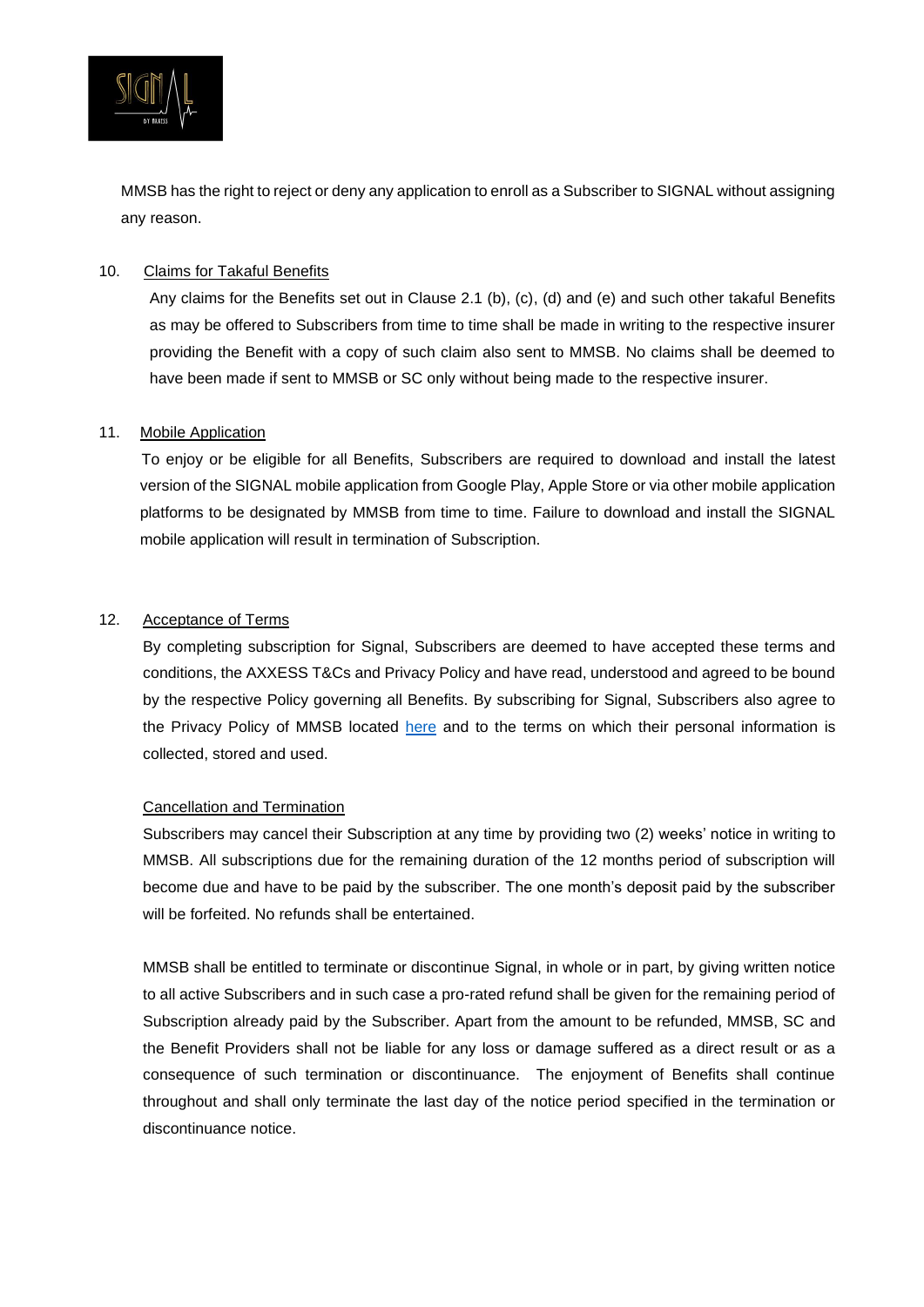

### 13. Enquiries and FAQs

Please refer to the FAQs for Signal located here if you have any queries. Alternatively, Subscribers may write to the following address or send us an email for any clarification:

MySignal Marketing Sdn Bhd (Company Registration No. 201901003462 (1312788-U)) A-19-7, Block A, Jaya One, 72A Jalan Prof. Diraja Ungku Aziz, 46200 Petaling Jaya, Selangor Darul Ehsan Email: inquiry @mysignal.com.my

# 14. Intellectual Property

MMSB, SC and the Benefit Providers shall own and retain all existing rights, titles and/or interests in, to and/or under any trade names, trademarks. patents, registered designs, copyrights, designs, logos and all other intellectual, industrial and/or proprietary rights relating to SIGNAL and nothing in these terms and conditions shall be deemed to lawfully transfer or assign any such rights to Subscribers.

## 15. Changes or Amendments

MMSB reserves the right at any time to make such amendments it deems fit to these terms and conditions. Any such amendments ("**Amended Terms**") shall be effective once posted on the MMSB portal. Any Amended Terms shall not however have the effect of reducing the Benefits a Subscriber was entitled to on the date Signal was purchased. Subscribers are deemed to have agreed with the Amended Terms and shall terminate their Subscription in the event they do not agree to any Amended Terms.

# 16. No Agency or Partnership

Nothing in these terms and conditions shall create, or be deemed to create a joint venture, partnership or relationship of principal and agent between/among the Subscriber and MMSB, SC or the Benefit Providers.

# 17. Governing Law

These terms and conditions shall be governed by the laws of Malaysia currently in force and subject to the exclusive jurisdiction of the courts of Malaysia.

#### 18. Severability and Waiver

Any term or condition set out herein which is held by a competent judicial authority to be illegal, invalid or unenforceable shall, to the maximum extent possible, continue to apply with necessary modifications made to the invalidated terms and condition so as to render them as valid and of full effect.